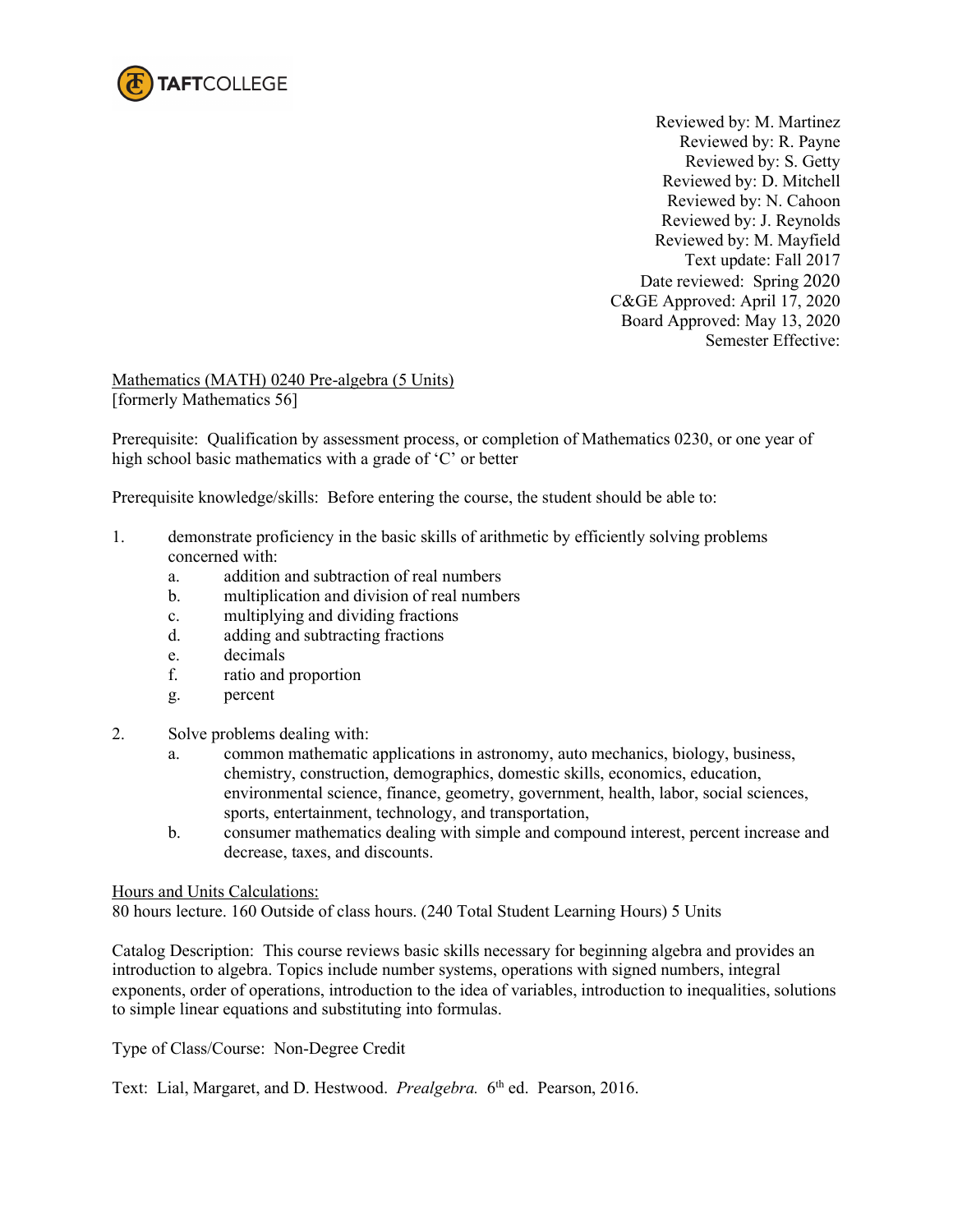

Additional Instructional Materials:

Lial, Margaret, and Diane. Hestwood. *Student Solutions Manual*. New York: Pearson, 2006.

Access to MyMathLab with videos

Course Objectives:

By the end of the course, a successful student will be able to:

- 1. describe the differences among the whole number, integer and rational number systems, identify numbers from those systems, and be able to graph these numbers on a number line,
- 2. add, subtract, multiply, and divide positive and negative integers,
- 3. substitute variable values into formulas and equations,
- 4. evaluate simple expressions using all of the properties of integral exponents,
- 5. solve simple linear equations,
- 6. evaluate mixed expressions involving order of operations,
- 7. solve application problems related to linear equations,
- 8. add, subtract, multiply, and divide rational number (positive and negative fractions and positive and negative decimals),
- 9. evaluate ratio and proportions,
- 10. solve percent problems,
- 11. convert measurements within the English and metric systems and between the English and metric systems,
- 12. be able to read and graph linear equations, and
- 13. find areas and volumes of various circles, triangles, and quadrilaterals, and solve application problems associated with these figures.

Course Scope and Content:

- Unit I Introduction to Algebra: Signed Numbers
	- A. Identify whole numbers when they appear,
	- B. Determine the place value of a digit through hundred-trillion,
	- C. Write a whole number in words or digits,
	- D. Write and graph positive numbers,
	- E. Graph positive and negative numbers on a number line,
	- F. Compare integers by using inequality symbols,
	- G. Find the absolute value of an integer,
	- H. Find the opposite of an integer,
	- I. Add and subtract integers,
	- J. Round integers to their proper place value,
	- K. Use front-end rounding to estimate answers in addition, subtraction, multiplication, and division of integers,
	- L. Multiply and divide integers,
	- M. Identify the various symbols used to show multiplication and division,
	- N. Interpret remainders in application problems involving division,
	- O. Use exponents to write repeated factors, and
	- P. Simplify expressions using the order of operations.

Unit II Understanding Variables and Solving Equations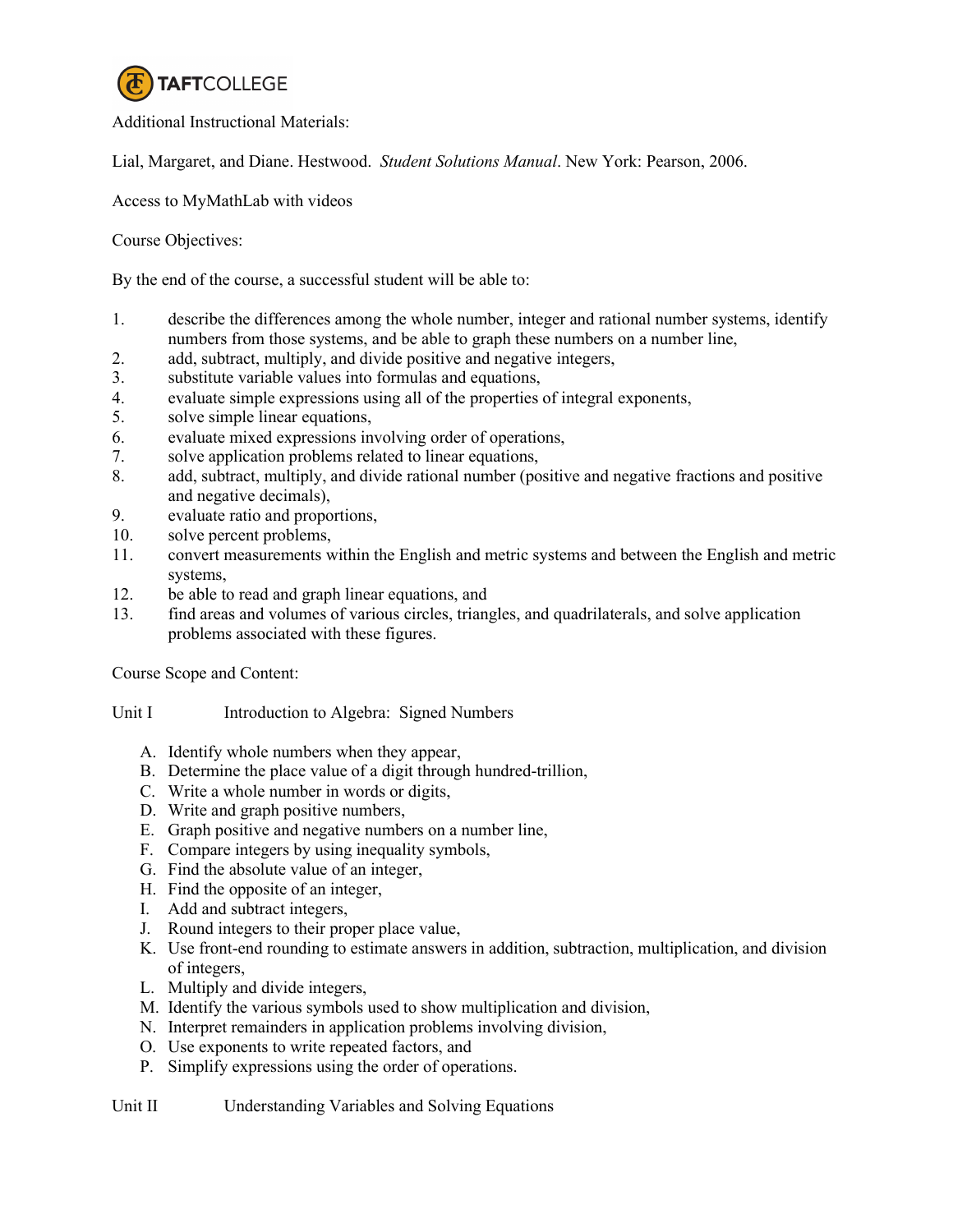

- A. Distinguish among constants, variables, and expressions,
- B. Evaluate variable expressions when given replacement values,
- C. Write and use the properties of operations using variables,
- D. Manipulate variables with exponents,
- E. Simply expressions by combining like terms,
- F. Use the distributive property in simplifying expressions,
- G. Simplify equations by using the addition and multiplication properties of equality,
- H. Solve equations using the addition and multiplication properties of equality, and
- I. Determine whether a given number is a solution to an equation.

Unit III Solving Application Problems

- A. Use the formulas for the perimeter of a square, rectangle, parallelogram, triangle, and irregular shapes to find the length of an unknown side and to find the total perimeter,
- B. Use the formulas for the area of a square, rectangle, and parallelogram to find the total areas of these figures, and to find the length of an unknown side,
- C. Solve application problems involving perimeter and area of rectangles, squares, and parallelograms,
- D. Translate word phrases into algebraic expressions,
- E. Translate entire sentences into equations, and
- F. Solve application problems with both one and two unknown quantities.
- Unit IV Rational Numbers: Positive and Negative Fractions
	- A. Use a fraction to name the part of a whole that is shaded,
	- B. Identify numerators, denominators, proper fractions, and improper fractions,
	- C. Graph positive and negative fractions on a number line,
	- D. Find the absolute value of a fraction,
	- E. Write equivalent fractions,
	- F. Identify and write fractions with both numbers and variables in lowest terms,
	- G. Write a number as the product of prime factors,
	- H. Write a fraction in lowest terms using prime factorization,
	- I. Multiply and divide signed fractions that contain both numbers and variables,
	- J. Find the lowest common denominator of a set of denominators that contain both numbers and variables,
	- K. Add and subtract both like fractions and fractions with different denominators,
	- L. Identify and graph mixed numbers on a number line,
	- M. Write fractions both as mixed numbers and improper fractions,
	- N. Estimate the answers when adding, subtracting, multiplying, or dividing mixed numbers,
	- O. Add, subtract, multiply, and divide mixed numbers,
	- P. Solve application problems involving adding, subtracting, multiplying, and dividing fractions,
	- Q. Use exponents to simplify fractions,
	- R. Use the order of operations to simplify expressions with fractions,
	- S. Simplify complex fractions,
	- T. Use the multiplication property to solve equations with fractions, and
	- U. Solve application problems using equations containing fractions.

Unit V Positive and Negative Decimal Numbers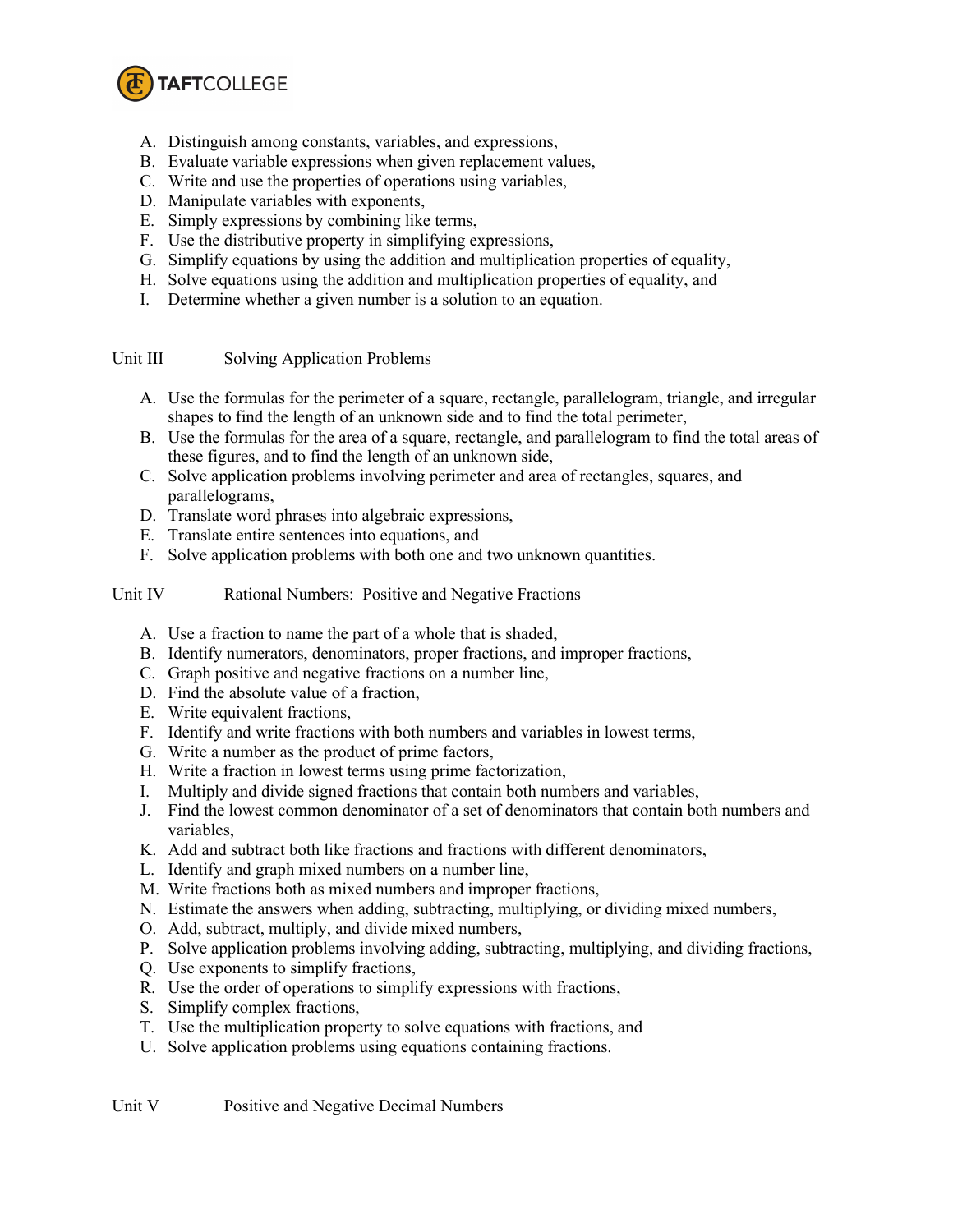

- A. Write parts of a whole using decimals,
- B. Identify the place value of a digit,
- C. Read and write decimal numbers,
- D. Round decimals to a pre-determined place value,
- E. Round money amounts to the nearest dollar or cent,
- F. Add, subtract, multiply, and divide both positive and negative decimal numbers,
- G. Estimate the answer when adding, subtracting, multiplying, and dividing decimal numbers,
- H. Use the order of operations with decimals,
- I. Write fractions as equivalent decimals,
- J. Compare the size of fractions and decimals,
- K. Find the mean, median, and mode of a list of numbers,
- L. Find the weighted mean of a set of values,
- M. Evaluate the variability of a set of data by finding the range of values,
- N. Find square roots of numbers using a calculator,
- O. Find the unknown length of any side of a right triangle,
- P. Solve application problems involving right triangles,
- Q. Solve equations containing decimals using both the addition and multiplication property, and
- R. Solve application problems involving equations with decimal values.

Unit VI Ratio and Proportion

- A. Write ratios in to form, colon form, and fractional form,
- B. Simplify ratios that contain decimals and/or fractions,
- C. Solve ratio problems after converting units,
- D. Write rates as fractions,
- E. Find unit rates; use these to find the best buy,
- F. Write and determine if proportions are true or false,
- G. Find the unknown value in a proportion, and
- H. Use proportions to solve application problems.

# Unit VII Percent

- A. Write percent in decimal form and fraction form,
- B. Change from decimal or fraction form to percent form,
- C. Use a shortcut for finding 100%, 50%, 25%, 1%, and 200%,
- D. Identify the part, whole, and percent in an application,
- E. Solve percent problems using the percent proportion and the percent equation,
- F. Solve percent increase and percent decrease problems,
- G. Find sales tax and total cost given a percent,
- H. Estimate and calculate restaurant tips,
- I. Find the discount and sale price of an item given a percent, and
- J. Calculate simple interest and total amount due on a loan.

# Unit VIII Measurement

- A. Learn to use the basic measurements in the English system,
- B. Convert among measurement units using dimensional analysis,
- C. Solve application problems using English measurements,
- D. Describe the basic metric units of length, volume, and mass,
- E. Use the "stair step-decimal point" method and dimensional analysis to convert among the various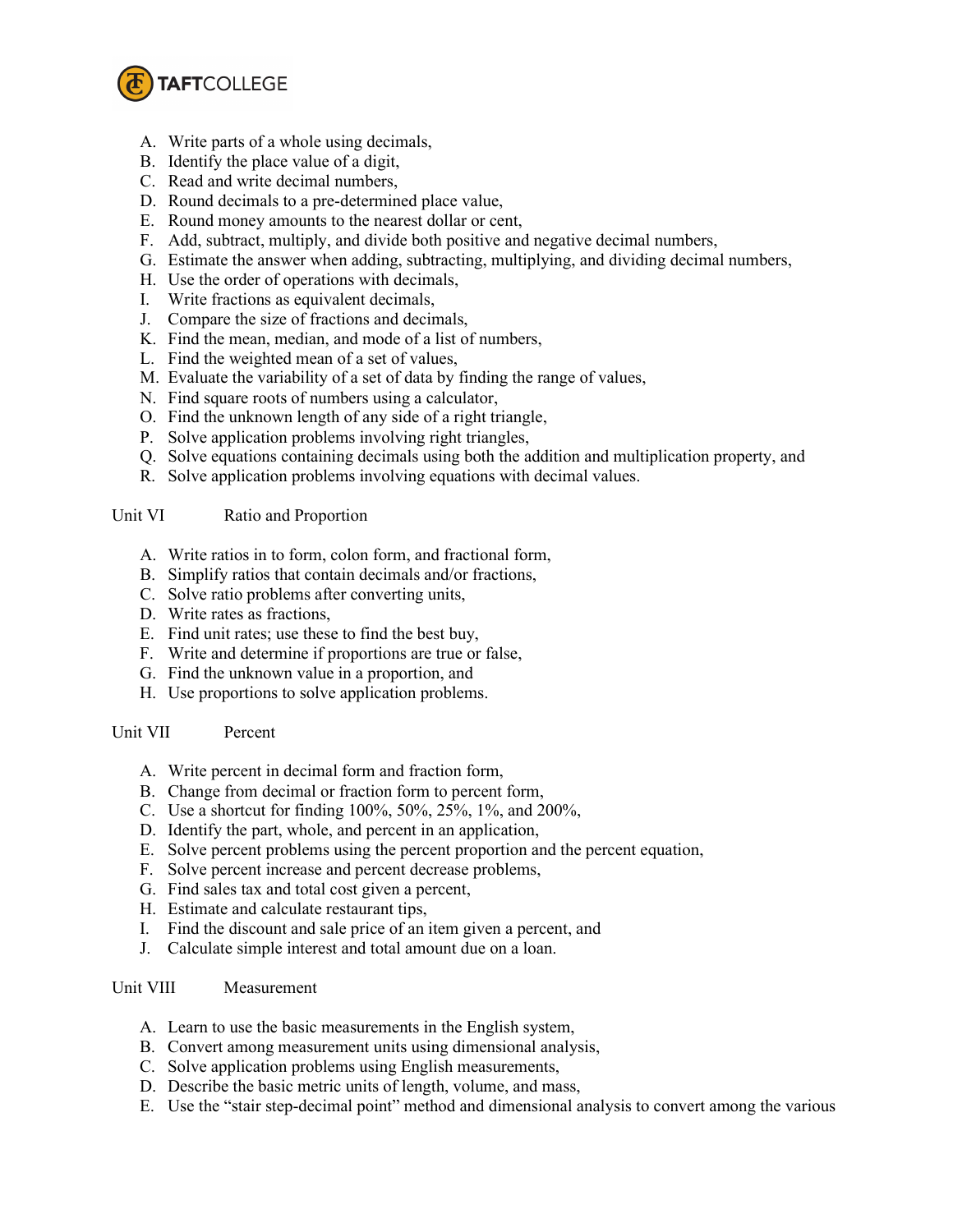

units, and

F. Solve problems using both English and metric units of measurements.

Unit IX Graphing in the Rectangular Coordinate System

- A. Plot a point given the coordinates on a graph using the rectangular coordinate system,
- B. Identify the four quadrants of the rectangular coordinate system and determine which points lie within them,
- C. Graph linear equations in two variables, and
- D. Identify the slope of a line as positive or negative.

# Unit X Exponents and Polynomials

- A. Apply the product, power-to-power, and distributive properties for exponents,
- B. Apply the zero power property,
- C. Use negative exponents,
- D. Use the quotient rule for exponents,
- E. Apply all of the properties to problems with negative exponents,
- F. Define and identify polynomials,
- G. Evaluate polynomials when given a replacement value,
- H. Add and subtract polynomials,
- I. Multiply monomials by polynomials, and
- J. Multiply two polynomials.

Learning Activities Required Outside of Class:

The students in this class will spend a minimum of 10 hours per week outside of the regular class time doing the following:

- 1. Studying
- 2. Practicing skills
- 3. Completing assignments
- 4. Working in the mathematics laboratory with a tutor as necessary
- 5. Completing assignments and quizzes using MyMathLab.com as assigned by the instructor

# Methods of Instruction

- 1. Lecture-demonstrations and simple problems solved by the instructor,
- 2. Occasional lab activities on the computer and/or calculator, and
- 3. Demonstrations and interactive lessons from the Internet.

# Methods of Evaluation:

- 1. Computational or non-computational problem solving demonstrations including:
- 2. exams,
- 3. homework problems,
- 4. quizzes,
- 5. projects, and
- 6. final examination.